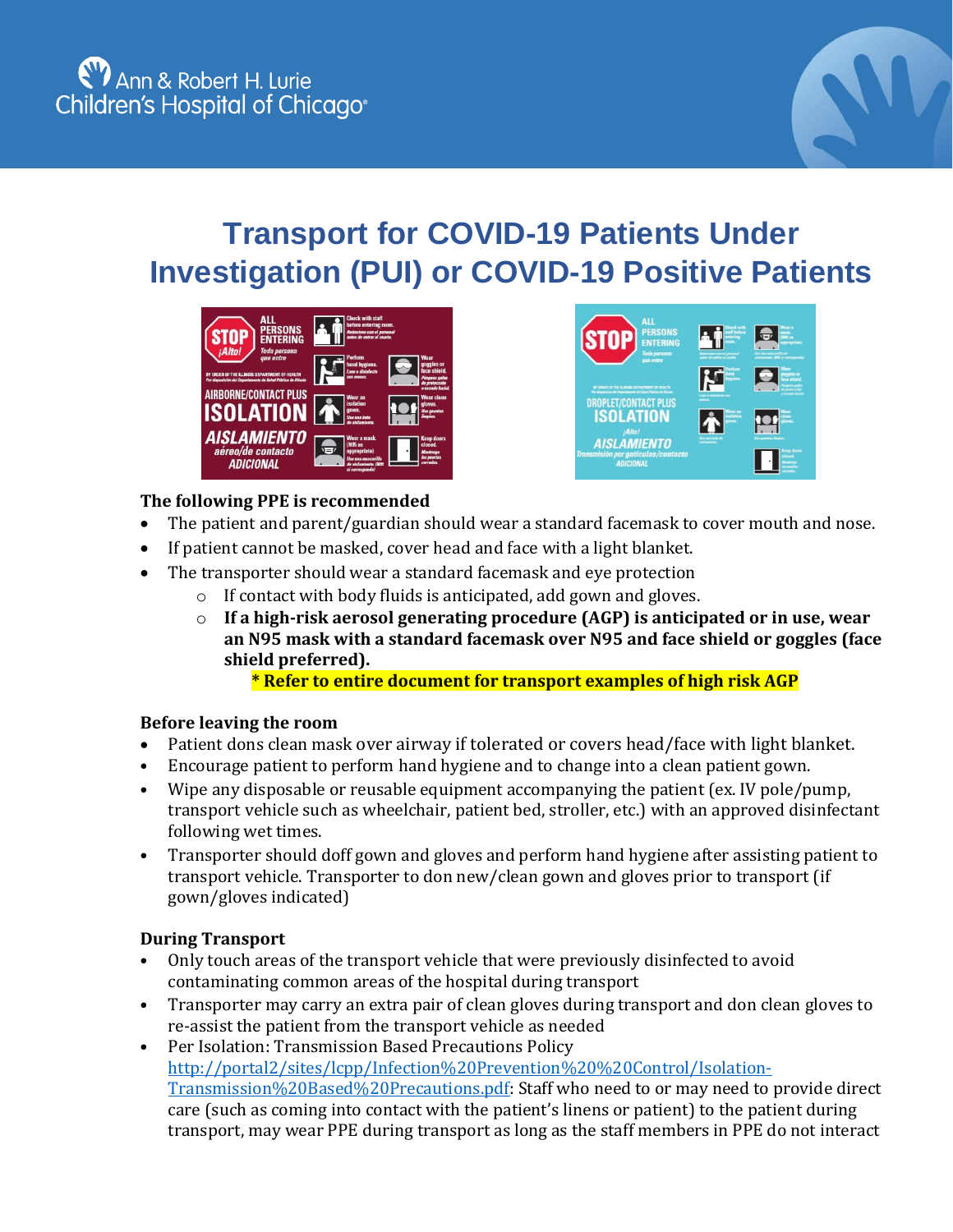## Ann & Robert H. Lurie<br>Children's Hospital of Chicago®



with the environment during transport (i.e., staff member in PPE should designate other escort to open doors, push elevator buttons, etc.).

#### **Transport Arrival/Transport Completion**

- All staff should don appropriate PPE upon arrival of patient
- Clean the transport equipment with an approved disinfectant prior to use of the equipment by another patient

## *Room Air/Oxygen Delivery Devices*

Room Air **Nasal Cannula** Venturi Mask Non-Rebreather



*\*High Risk Aerosolizing Generating Procedures (AGP)*

## *\*Opti Flow/High Flow Nasal Cannula/Continuous Nebulization*

- If patient will tolerate being off continous neb, temporarily stop neb for transport
- If patient does not tolerate coming off continous neb, give unit dose albuterol neb while in route with surgical mask covering the nebulizer mask (pictured below)